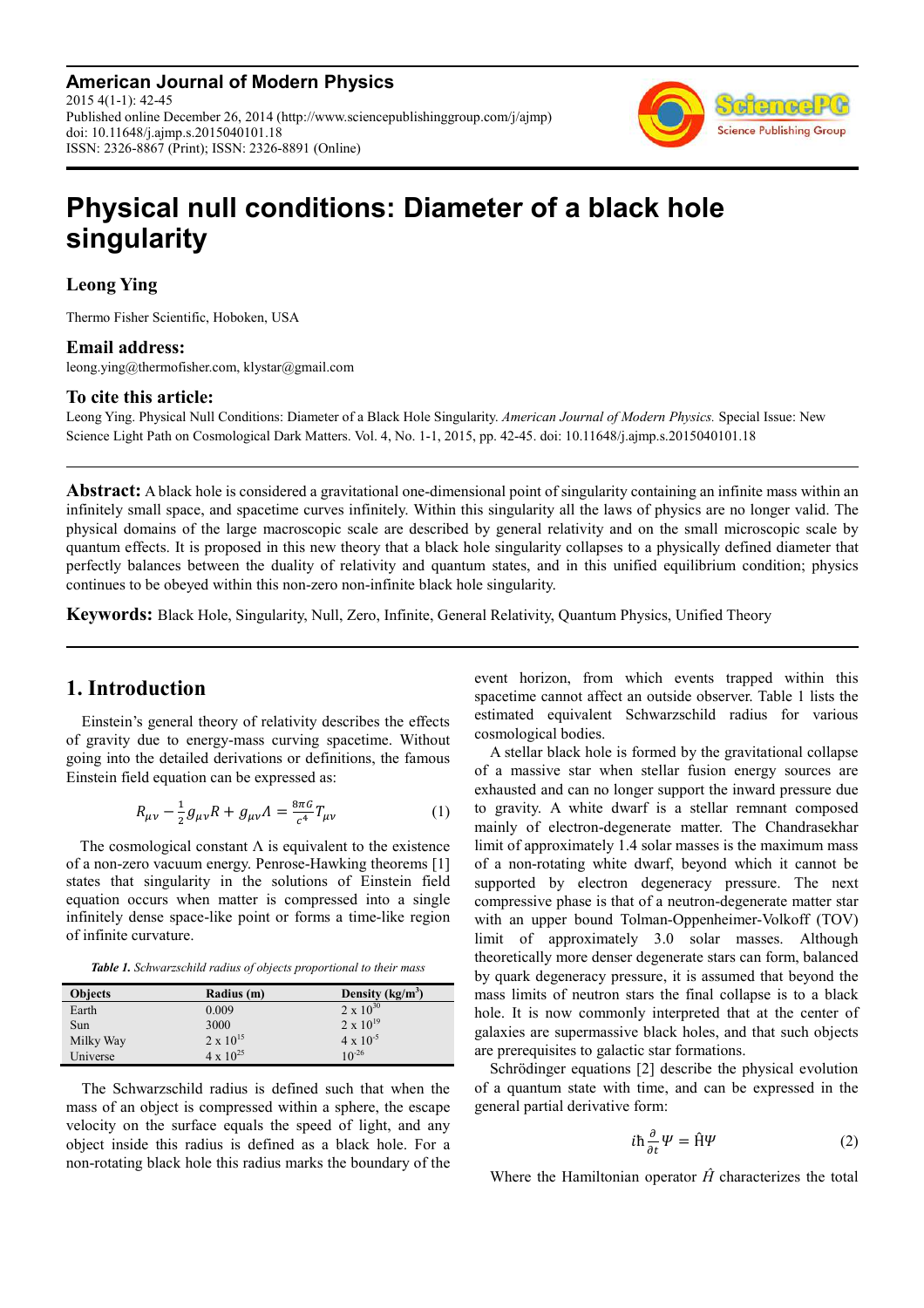energy of the given wavefunction *Ψ* of the quantum state. In classical mechanics the values that characterize a particle such as position and momentum can be determined precisely accordingly to Newton's laws. However, in quantum mechanics, particles do not have precisely determined properties, and when measured, the results form a random probability distribution. Schrödinger equations can predict this probability distribution, but cannot determine the exact result of each measurement. This inherent measurement uncertainty in quantum mechanics is governed by the Heisenberg uncertainty principle that states a particle's position (*x*) and momentum (*p*) can only be determined to the following precision of measurements:

$$
\Delta x.\Delta p \ge \frac{\hbar}{2} \tag{3}
$$

The reduced Planck constant or Dirac constant  $\hbar = h/2\pi$ .

Quantum gravity is the theory to describe the force of gravity according to the principles of quantum mechanics. Current understanding of gravity is based on Einstein's general theory of relativity, which is formulated within a classical physics framework and this deterministic approach is incompatible with the uncertainty of a quantum description. Another inconsistency of current theories relate to black hole thermodynamics that forces black holes to contain entropy to obey the second law of thermodynamics when objects pass through the event horizon and all information is lost to an external observer. At the quantum level this manifest itself as Hawking's radiation [3] that theorizes black holes must lose mass due to creations by vacuum fluctuations of virtual particle-antiparticle pairs near to the event horizon. But the most difficult problem to surmount with current theories on black holes is the nature of singularity that cannot accommodate anything, including the laws of physics, into a point space with infinitely curved spacetime.

## **2. Duality**

Wave-particle duality states that every elementary particle exhibits the dual properties of a solid-like particle and that of a fluid-like wave. The de Broglie hypothesis links the wavelength  $(\lambda)$  of matter to its physical momentum  $(p)$  by Planck's constant (*h*):

$$
\lambda = \frac{h}{p} \tag{4}
$$

The classic Young's double-slit diffraction experiment demonstrates the dual particle and wave nature of electromagnetic light. For light passing through the two closely spaced openings, an interference diffraction pattern associated with wave properties is observed. However, if the individual photons of light are interacted with and observed, then the detected pattern after passage through the slits collapses into distinct spots associated with particle behaviors.

This dual nature of matter is interpreted by Ying [4] in his universal laws of thermodynamics whereby both energy and entropy are conserved, leading to the birth of parallel twin universes following the big bang moment of creation. Another consequence of zero-balance entropy is to force the anti-symmetric twinned pairs to exist in opposing dual states.

#### *2.1. Planck Units*

The Planck length  $(l_p)$  and mass  $(m_p)$  are the smallest dimensions at which classical concepts of gravity and spacetime ceases to be valid and quantum effects dominate. This quantum of length and mass can be defined from three fundamental physical constants:

$$
l_p = \sqrt{\frac{hc}{c^3}}\tag{5}
$$

$$
m_p = \sqrt{\frac{hc}{c}}\tag{6}
$$

Planck time  $(t_p)$  is the period to travel a Planck length at the speed of light. Theoretically these are the smallest discernible values of any observable quantities, and due to the uncertainty principle as defined in equation (3), it is impossible to measure any values smaller than these Planck units. Table 2 lists the various Planck units, with the first five known as the base Planck units and the rests defined as derived Planck units.

*Table 2. Planck base and derived units* 

| <b>Units</b>                     | <b>SI</b> Values                         |
|----------------------------------|------------------------------------------|
| Length $l_p$                     | $1.616x10^{-35}m$                        |
| Mass $m_p$                       | $2.177 \times 10^{-8}$ kg                |
| Time $t_p$                       | $5.391x10^{-44}$ s                       |
| Charge $q_p$                     | $1.876 \times 10^{-18}$ C                |
| Temperature $T_n$                | $1.417x10^{32}K$                         |
| Area $l_p^2$                     | $2.612 \times 10^{-70}$ m <sup>2</sup>   |
| Volume $l_n^3$                   | $4.222 \times 10^{-105}$ m <sup>3</sup>  |
| Momentum $m_{n}c$                | $6.525$ kg.m/s                           |
| Energy $m_p c^2$                 | $1.956x10^{9}J$                          |
| Density $m_p/l_p^3$              | 5.155x10 <sup>96</sup> kg/m <sup>3</sup> |
| Energy Density $m_p c^2 / l_p^3$ | $4.633x10^{113}$ J/m <sup>3</sup>        |

Planck units are unique natural units originating only from universal parameters associated with fundamental physical theories: speed of light (*c*) with special relativity and electromagnetism, gravitation constant (*G*) with general relativity and Newtonian gravity, *ħ* with quantum mechanics, electric permittivity  $(\varepsilon_0)$  with electrostatics, and Boltzmann constant  $(k_B)$  with statistical thermodynamics. In principle, we can define the Planck units as the boundary between the measureable values of particle-like conditions with associated point acting force parameters such as defined in equation (1) and wave-like conditions where there is only a probabilistic existence of a wavefunction as defined in equation (2) with an associated field that permeates all of spacetime. This transition between the deterministic domains and quantum uncertainty is in this author's coming interpretation fundamentally linked to the wave-particle duality existence of black holes.

#### *2.2. Null Conditions*

In mathematics the null  $(\emptyset)$  value is related to an exact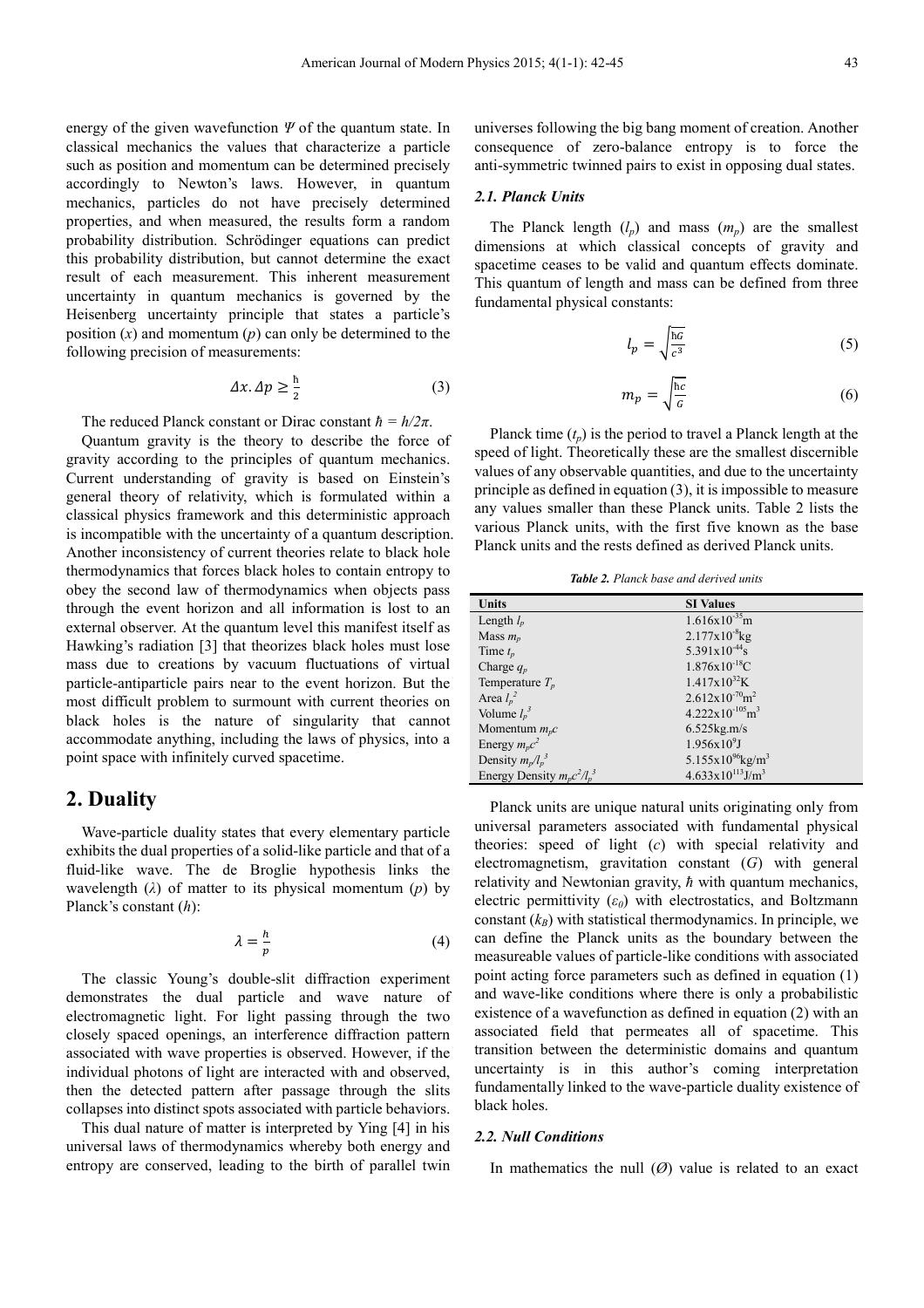value of zero or having zero members in a set. In physics a null point is a value in a field where two or more opposing quantities completely cancels each other.

The ground state is the minimum energy of a physical system, but due to the uncertainty principle even this ground state has an associated oscillatory zero-point energy.

In statistical thermodynamics the entropy (*S*) of a large system that occupies a number of microstates (*Ω*) is defined as:

$$
S - S_0 = k_B \ln \Omega \tag{7}
$$

Referenced from absolute zero  $(S_0)$  counting states. In a perfect crystal with a unique ground state the entropy approaches zero as the absolute zero temperature is reached. A singularity can be considered the absolute perfect point crystal and hence should have zero entropy associated with it. A similar analogy could be made that a quantized wavefunction that occupies an infinite number of microstates throughout all of spacetime would have an effective infinite entropy. Using this description, the duality flipping between a particle and a wave would suggest entropy switching between zero and infinity. To avoid this non-conserving contradiction, Ying [4] proposed twin universes where the duality flipping is mirrored but in opposing states so that perfectly balanced entropy (and energy) are conserved in a total universal frame of reference. This proposed theory was also able to numerically determine values of negative vacuum energy associated with an accelerating expansion of the universe and the matter-antimatter ratio that are consistent with experimental observations [5, 6].

# **3. Black Hole Diameter**

#### *3.1. Spacetime Curvature*

As predicted by Einstein's field equation positive energy-mass causes a localized inward curvature of 4-dimensional spacetime. In a 10-dimensional twin universes existence it is an equivalent possibility for negative energy-mass to curve spacetime outwards.

*Table 3. Isolated white star properties in twin universes* 

| <b>Positive Universe</b>              | <b>Negative Universe</b>         |
|---------------------------------------|----------------------------------|
| Visible particle state                | Invisible wave state             |
| Positive energy $E_{WS}$              | Negative energy $-E_{WS}$        |
| Positive entropy $S_{WS}$             | Negative entropy $-S_{WS}$       |
| Condensed positive energy-mass state  | Diffused negative energy-mass    |
| curves spacetime inwards              | field has no effect on spacetime |
| Dynamic stellar nuclear fusion emits  | Dynamic stellar nuclear fusion   |
| positive-energy wave that reduces     | emits gravitationally repulsive  |
| mass of gravitationally attractive    | negative-energy particles that   |
| condensed star                        | expand surrounding spacetime     |
| White star decreases positive energy  | Twinned white star decreases     |
| and entropy with time                 | negative energy and entropy with |
|                                       | time                             |
| Surrounding positive universe         | Surrounding negative universe    |
| increases positive energy and entropy | increases negative energy and    |
| with time                             | entropy with time                |

Figure 1 illustrates spacetime curvature in this twin

universes perspective noting that the universal conservation of entropy forces the identical twinned matter states to exist in opposing wave-particle identities [4]. Table 3 lists the properties of the isolated condensed white star existing in the positive side of the universe where all quantities and processes have positive values and its parallel duality twin existing in the opposing negative universe.



*Figure 1. Curvature of spacetime caused by condensed white star* 

As a massive white star exhausts its supply of fusion elements and can no longer support the gravitational collapse of itself due to the positive energy-mass, it will physically shrink through its various degenerate phases. With sufficient mass the collapse will continue until it passes beyond its own event horizon and turns into a black hole. Figure 2 illustrates the duality flipping of a massive white star on one side of the universe to a black hole on the other side of the negative universe. Table 4 lists the properties of the isolated black hole and its duality twin.



*Figure 2. Curvature of spacetime caused by condensed black hole* 

*Table 4. Isolated black hole properties in twin universes* 

| <b>Positive Universe</b>               | <b>Negative Universe</b>        |
|----------------------------------------|---------------------------------|
| Invisible wave state                   | Visible condensed black hole    |
| Positive energy $E_{BH}$               | Negative energy $-E_{BH}$       |
| Positive entropy $S_{BH}$              | Negative entropy $-S_{BH}$      |
| Diffuse positive energy-mass field has | Condensed negative energy-mass  |
| no effect on spacetime                 | state curves spacetime outwards |
| Static non-changing conditions         | Static non-changing conditions  |

#### *3.2. Planck Diameter of Black Hole*

Once a massive white star collapses beyond its own event horizon it transform on the positive observable side of the universe from a physical state obeying the deterministic gravitational laws as defined in equation (1) into the quantum realm whereby it dissipates into a superimposed wavefunction